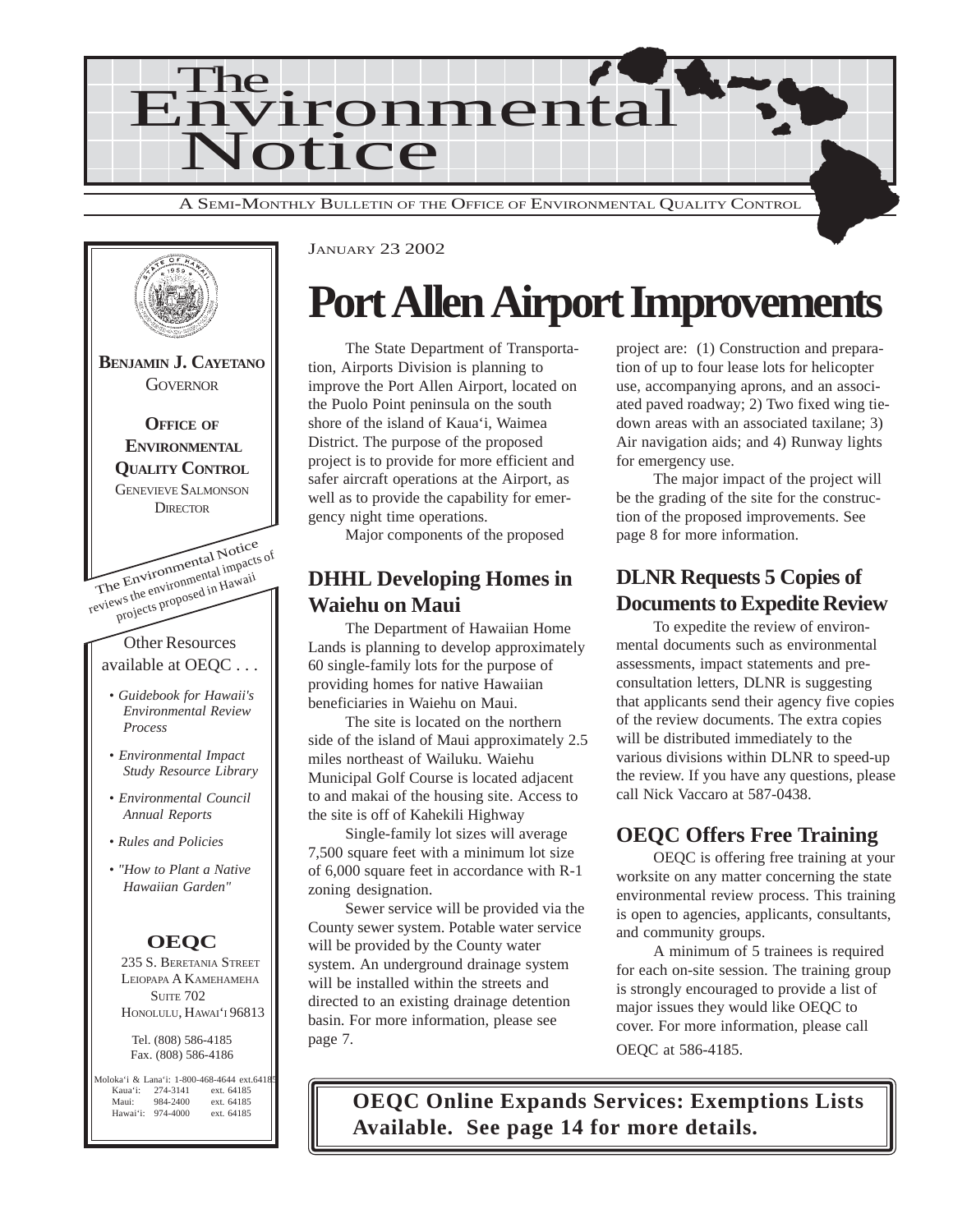

# **Draft Environmental Assessment**

A project or action that may affect the environment cannot be implemented until an Environmental Assessment (EA) is prepared in accordance with HRS §343. If the lead government agency anticipates that the project will have no significant environmental impact, then a Draft EA is written and public notice is published in this periodic bulletin (see Section 343-3 HRS) known as the *Environmental Notice*. The public has 30 days to comment on the Draft EA from the date of the first notice.

# **Final Environmental Assessment and FONSI (Negative Declaration)**

If, after the lead agency reviews the public comments, it feels that the project will have no significant effect on the environment, then it will prepare a Final EA and issue a Finding of No Significant Impact (FONSI) formerly called a *Negative Declaration.* The Final EA must respond to all public comments. An Environmental Impact Statement will not be required and the project may now be implemented. The public has 30 days from the first notice of a FONSI in this Bulletin to sue in court to require the preparation of an EIS.

# **EIS Prep Notice**

If the lead agency decides that a project may have a significant environmental impact, it must prepare an Environmental Impact Statement (EIS) prior to implementing the project. The first step in preparing an EIS is publishing an EIS Preparation Notice (Prep Notice) in this Bulletin. Agencies, groups or individuals have 30 days from the first publication of an EIS Prep Notice to request to become a consulted party and to make written comments regarding the environmental effects of the proposed action. The draft EIS must respond to these comments.

### **Draft EIS**

If a project is likely to have a significant environmental impact, the lead

agency or private applicant must prepare a Draft Environmental Impact Statement (Draft EIS) prior to project implementation. This document must completely disclose the likely impacts of a project. Secondary and cumulative impacts must be discussed along with measures proposed to mitigate them. The public has 45 days from the first publication date in this Bulletin to comment on a Draft EIS.

### **Final EIS**

After considering public comments filed during the Draft EIS stage, the agency or applicant must prepare a Final Environmental Impact Statement (Final EIS). The Final EIS must respond to all comments from the draft stage. If deeper analysis was required, it must be included in this document. If the project is from a private applicant, the lead agency is authorized to accept the FEIS. If the project is public, the Governor or Mayor is the accepting authority. Only after the EIS is accepted, may the project be implemented.

### **EIS Acceptance Notice**

If the accepting authority accepts a Final Environmental Impact Statement, a separate EIS Acceptance Notice will be published in this Bulletin. The public has 60 days from the date of first notice of acceptance to sue in court to challenge the acceptance of an EIS.

# **NEPA**

National Environmental Policy Act (NEPA) is the law that requires federal projects to prepare an EIS. It is similar to Hawaii's law. Some projects require both a state and federal EIS and the public comment procedure should be coordinated. Although not required by law, the OEQC publishes NEPA notices in this Bulletin to help keep the public informed of important actions.

## **Special Management Area Permits**

The Special Management Area (SMA) is along the coastlines of all our islands. Most development in this area requires a Special Management Permit

(SMP) under Chapter 205A HRS and county ordinance. The Counties regulate development of this area. This Bulletin posts notice of these SMP applications to encourage public input.

# **Shoreline Certifications**

State law requires that Hawaii shorelines be surveyed and certified when necessary to clearly establish the regulatory building setback (usually 40 feet inland from the shoreline). The public may participate in the process to help assure accurate regulatory boundaries. Private land owners often petition to have their shoreline certified prior to construction. This Bulletin publishes notice of both shoreline certification applications and of final certifications or rejections.

# **Environmental Council**

The Environmental Council is a fifteen-member citizen board appointed by the Governor to advise the State on environmental concerns. The council makes the rules that govern the Environmental Impact Statement process. The agendas of their regular meetings are published in this Bulletin and the public is invited to attend.

# **Exemption Lists**

Government agencies must keep a list describing the minor activities they regularly perform that are declared exempt from the environmental review process. These lists are reviewed and approved by the Environmental Council. This Bulletin will publish an agency's draft exemption list for public comment prior to Council decision making.

# **Conservation District Permits**

Use of land in the State Conservation District requires a Conservation District Use Application (CDUA). These applications are reviewed and approved by the Board of Land and Natural Resources (BLNR). Members of the public may intervene in the permit process. Notice of these permit applications is published in this Bulletin.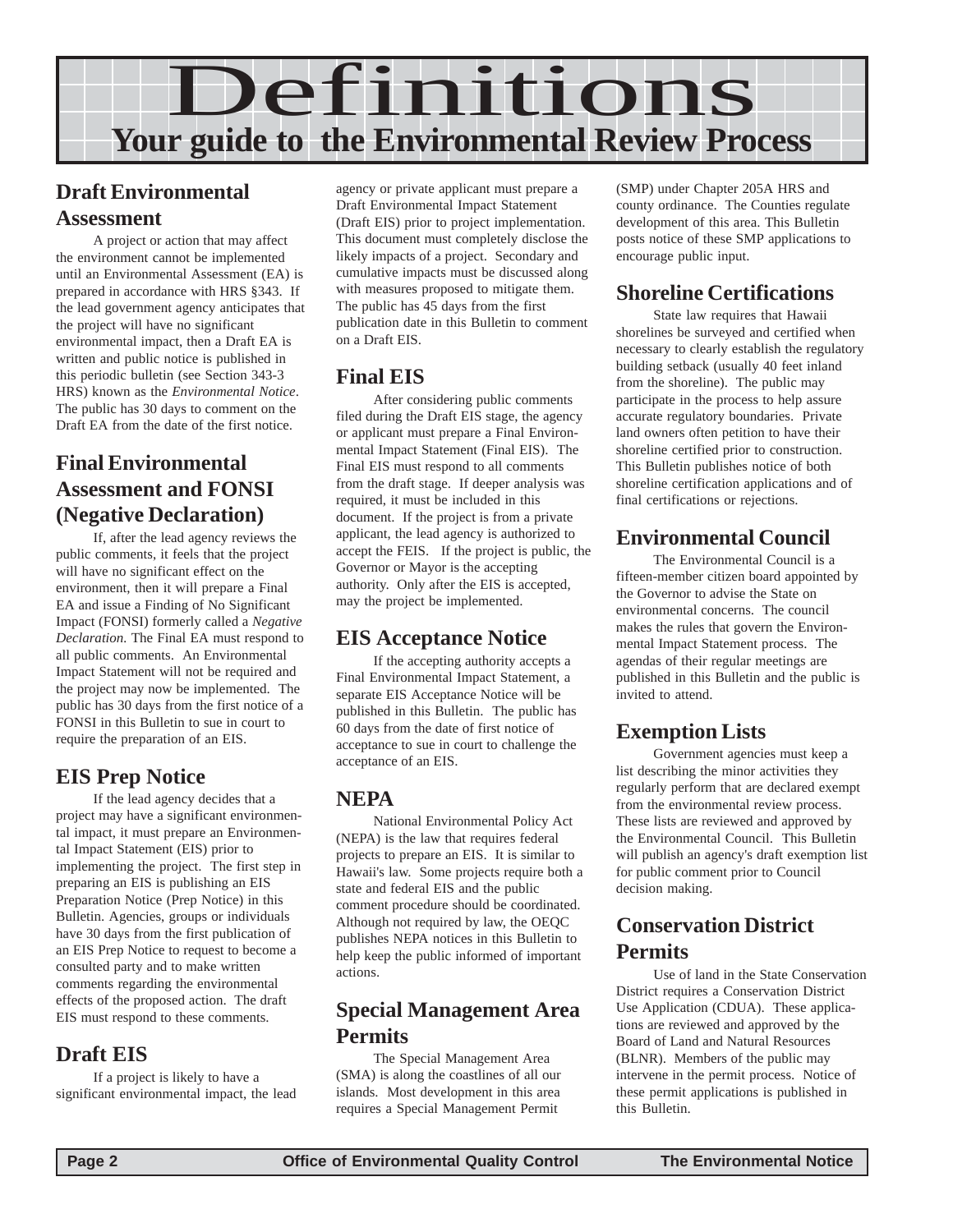# Table of Contents

JANUARY 23, 2002

## 1 **O'ahu Notices**

#### **Draft Environmental Assessments**

| <b>Previously Published Projects</b>              |  |
|---------------------------------------------------|--|
|                                                   |  |
| <b>Final Environmental Assessments (FONSI)</b>    |  |
|                                                   |  |
| (2) Hale'iwa Regional Park Skateboard Facility  4 |  |
|                                                   |  |

#### Draft Environmental Assessments [...................................................... 6](#page-5-0) [Environmental Impact Statement Preparation Notice........................... 6](#page-5-0)

# 3 **Maui Notices**

| <b>Draft Environmental Assessments</b>                       |
|--------------------------------------------------------------|
|                                                              |
| <b>Previously Published Projects Pending Public Comments</b> |

# 7 **Kaua'i Notices**

#### **Final Environmental Assessments (FONSI)**

|--|--|

### s **[Shoreline Notices](#page-8-0)**

# V **[Pollution Control Permits](#page-9-0)**

Department of Health Permits ........................................................... 10

## ^ **Coastal Zone News**

| (1) Partial Filling of Privately Owned Residential Lagoon,             |  |
|------------------------------------------------------------------------|--|
|                                                                        |  |
| (2) Waipahu Ash Landfill Closure, Waipahu, O'ahu  11                   |  |
| (3) Federal Funds for a Systematic Inventory of Rare and Alien Aquatic |  |
|                                                                        |  |
| (4) Install a Stream Gage on Hakipu'u Stream, Ka'a'awa, O'ahu  12      |  |
|                                                                        |  |
|                                                                        |  |
|                                                                        |  |
| Special Management Area (SMA) Documents Chapter 25, Revised            |  |
|                                                                        |  |

# r **Conservation District Notices**

# k **Federal Notices**

| Financial Assistance for Marine Mammal Stranding Networks  15 |
|---------------------------------------------------------------|
|                                                               |
|                                                               |

# d **Annoucements**



*OEQC intends to make the information in this bulletin accessible to everyone. Individuals that require this material in a different format (such as large type or braille), should contact our office for assistance.*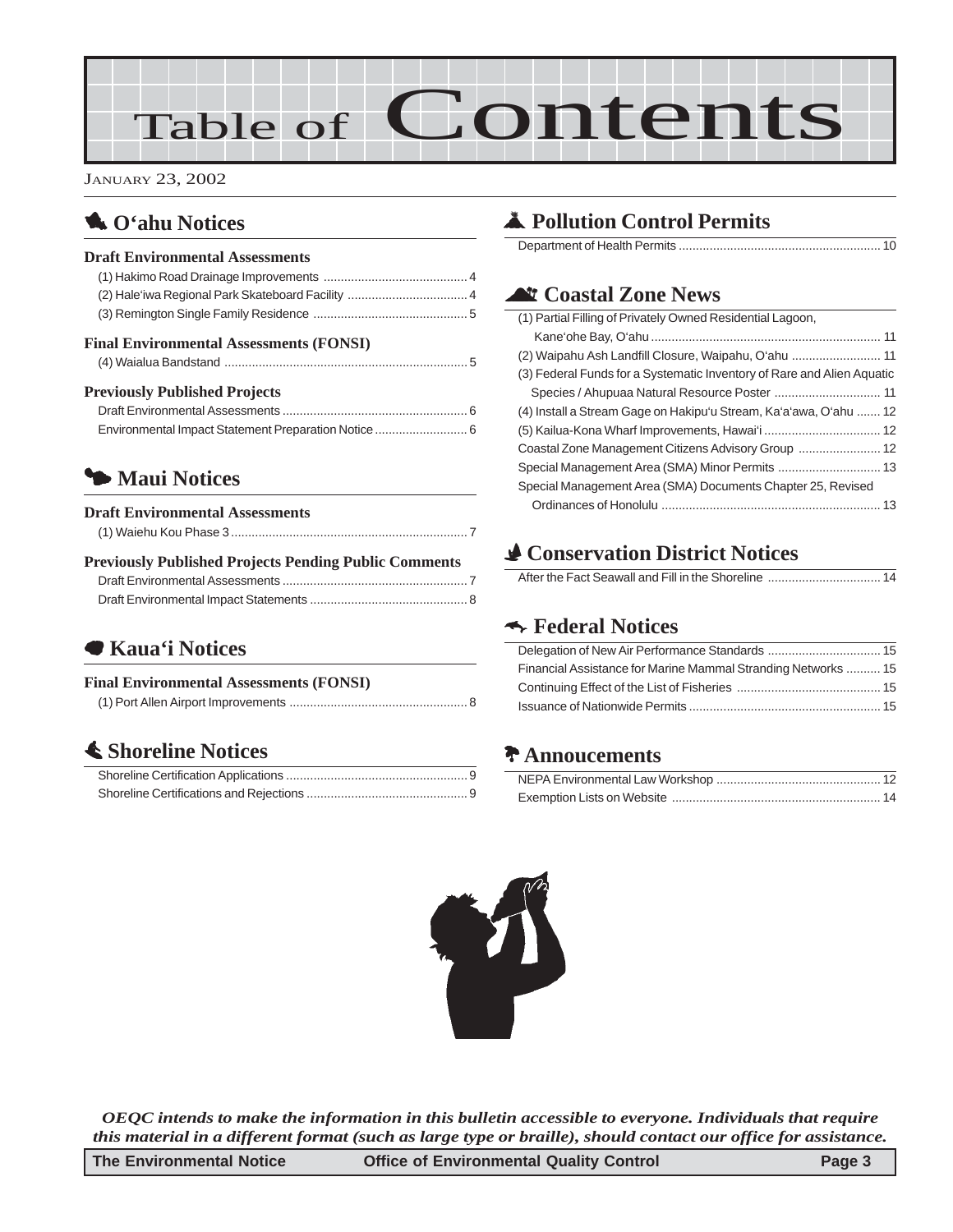# <span id="page-3-0"></span>**O'ahu Notices**

JANUARY 23, 2002

# **Draft Environmental**

# **Assessments**

# 1 **(1) Hakimo Road Drainage Improvements**

| District:             | Wai'anae                                |
|-----------------------|-----------------------------------------|
| TMK:                  | $8 - 7 - 21:29$                         |
| Applicant:            | City and County of Honolulu             |
|                       | Department of Design and Construction   |
|                       | 650 South King Street, 11th Floor       |
|                       | Honolulu, Hawai'i 96813                 |
|                       | Contact: Dennis Toyama (523-4756)       |
|                       | <b>Approving Agency/Accepting</b>       |
| <b>Authority:</b>     | Same as above.                          |
| <b>Consultant:</b>    | Gray, Hong, Bills, Nojima & Associates, |
|                       | Inc.                                    |
|                       | 841 Bishop Street, Suite 1100           |
|                       | Honolulu, Hawai'i 96813-3908            |
|                       | Contact: David Bills (521-0306)         |
| <b>Public Comment</b> |                                         |
| <b>Deadline:</b>      | February 22, 2002                       |
| Status:               | DEA First Notice pending public com-    |
|                       | ment. Address comments to the applicant |

with copies to the consultant and OEQC. Permits Grading, Building, Community Noise, **Required**: Street Usage, Connection to City's Storm Sewer System

The City and County of Honolulu proposes to construct an underground drainage system to alleviate the flooding occurring in the vicinity of the intersection between Hakimo Road and Ulehawa Road in Wai'anae. Currently, the drainage system in the area is limited to one drywell located at the low point (sag) along Hakimo Road, near the intersection with Ulehawa Road. The drywell is hydraulically inadequate and standing water may remain up to a week after heavy rainfall, only to be removed by evaporation and percolation. The ponding water occurs after a blind turn on Hakimo Road, which is heavily traveled by passenger vehicles and semi-tractor trailer trucks, creating a hazard for traffic heading in the makai direction. The proposed system will satisfy current City and County storm drainage standards (2000) and will include approximately 2,500 lineal feet of 24-, 30-, and 36-inch diameter reinforced concrete pipe, 3 drainage inlets, 14 manholes, and an outlet structure on the bank of Ulehawa Stream.

# 1 **(2) Hale'iwa Regional Park Skateboard Facility**

**3**

| District:                         | Waialua                                    |
|-----------------------------------|--------------------------------------------|
| TMK:                              | $6-02-003:20,22$                           |
| Applicant:                        | City and County of Honolulu                |
|                                   | Department of Design and Construction      |
|                                   | 650 South King Street                      |
|                                   | Honolulu, Hawai'i 96813                    |
|                                   | Contact: Greg Hee (527-6977)               |
| <b>Approving Agency/Accepting</b> |                                            |
| <b>Authority:</b>                 | Same as above.                             |
| <b>Consultant:</b>                | Gerald Park Urban Planner (942-7484)       |
|                                   | 1400 Rycroft Street, Suite 876             |
|                                   | Honolulu, Hawai'i 96814                    |
| <b>Public Comment</b>             |                                            |
| Deadline:                         | February 22, 2002                          |
| Status:                           | DEA First Notice pending public comment.   |
|                                   | Address comments to the applicant with     |
|                                   | copies to the consultant and OEQC.         |
| <b>Permits</b>                    | SMA; Special District Major; Grubbing,     |
| <b>Required:</b>                  | Grading, Stockpiling; Flood Certification; |
|                                   | Building; Trenching; NPDES                 |
|                                   |                                            |

The Department of Design and Construction, City and County of Honolulu, proposes to construct a skateboard facility at Kawailoa, Waialua District, City and County of Honolulu. The facility would be constructed on two City owned lots totaling 1.102 acres, which comprises a portion of Hale'iwa

**4**

**1**

**2**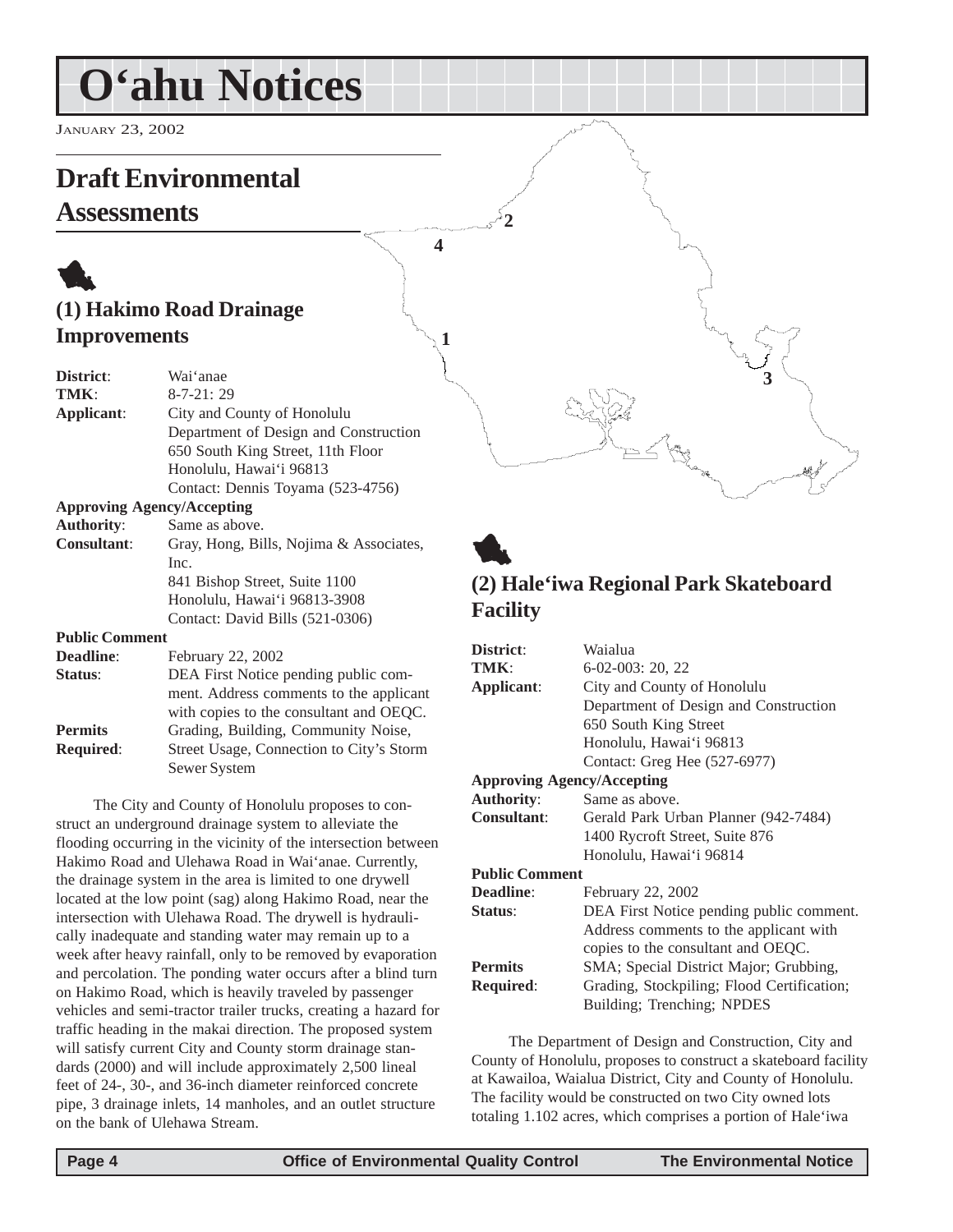<span id="page-4-0"></span>

JANUARY 23, 2002

Beach Park Mauka. The Park site is bounded by Kamehameha Highway and Hale'iwa Beach Park on the west, 'Uko'a Pond on the north and east, and undeveloped vacant land on the south.

The proposed skateboard facility is a concrete deck approximately 90' X 90' square that serves as a platform for two bowls surrounded by the deck. The deck is raised approximately six feet above existing grade by earth fill and the bowls are five feet below the top of the deck. The four sides of the deck are sloped outwards to existing grade. The sloped area or earth berms will be landscaped with appropriate plant material. The bowl includes a combination of concrete banks, curved walls, ledges, and obstacles designed for skateboarding.

Off-street parking will be located to the north of the facility. A 24-foot wide driveway would provide access/egress into an off-street parking area. Two of the planned 15 parking stalls will be reserved for handicapped use. Trees, hedges, and ground cover will supplement existing trees and palms growing on the premises. The parking area will be landscaped per the requirements of the Land Use Ordinance, City and County of Honolulu.

The cost of the proposed improvements is estimated at \$600,000 and will be funded by the City and County of Honolulu. Construction will commence after all necessary permits and approvals are received.



#### **(3) Remington Single Family Residence**

| District:                         | Ko'olaupoko                              |
|-----------------------------------|------------------------------------------|
| TMK:                              | $4 - 4 - 13:34$                          |
| Applicant:                        | Paul and Wanda Remington                 |
|                                   | 47-403 A Kapehe Street                   |
|                                   | Kane'ohe, Hawai'i 96744-4845             |
|                                   | Contact: Paul Remington (239-7310)       |
| <b>Approving Agency/Accepting</b> |                                          |
| <b>Authority:</b>                 | Department of Land and Natural Resources |
|                                   | 1151 Punchbowl Street, Suite 202         |
|                                   | Honolulu, Hawai'i 96813                  |
|                                   | Contact: Masa Alkire (587-0385)          |
| <b>Consultant:</b>                | Pre-Design, Inc.                         |
|                                   | 146 Hekili Street, Suite 101             |
|                                   | Kailua, Hawai'i 96734-2835               |
|                                   | Contact: Paul Remington (263-5547)       |
| <b>Public Comment</b>             |                                          |
| <b>Deadline:</b>                  | February 22, 2002                        |

| Status:          | DEA First Notice pending public comment.                                           |
|------------------|------------------------------------------------------------------------------------|
|                  | Address comments to the applicant with                                             |
|                  | copies to the approving agency or accepting<br>authority, the consultant and OEQC. |
| <b>Permits</b>   |                                                                                    |
| <b>Required:</b> | <b>CDUA</b>                                                                        |

The 4.503 acre subject property is presently vacant. The subject property is generally steeply sloped, with the proposed residence located on the lower, more gently sloped portion of the property. The property is located within State Conservation District lands (General Subzone) in Kane'ohe, Ko'olaupoko, O'ahu. The property is situated at the mauka end of 16 residences in the Codominium Property Regime known as Shangri-La. Access from Mokapu Saddle Road is provided by a roadway and utility easement through Shangri-La.

The applicants propose to build a two story 3-bedroom residence with an enclosed 2-car garage totaling around 2,650 sq. ft. of floor area, a 400 sq. ft. detached garage, and a swimming pool and 200 sq. ft. cabana. The proposed residence is described as an elongated upper floor level sitting atop a compact pedestal. The elongated floor plan allows the dwelling to "sit" on the natural terrain, thus minimizing grading and allowing the natural runoff of rainwater. The lower floor level is compact to keep excavation to a minimum.

Although the proposed action would alter the character of approximately 16,000 sq. ft. (8%) of the subject property, the proposed landscaping, retaining wall system, and integration of storm drains would substantially decrease the potential for severe runoff from entering Shangri-La.

A variety of plants will be used to define activity edges and to visually soften the exposed surfaces of retaining walls. Approximately 11,000 sq. ft. of the subject property will be landscaped by re-introducing drought resistent native plant materials.

# **Final Environmental Assessments (FONSI)**



**District**: Waialua

**TMK**: 6-7-001: por. 005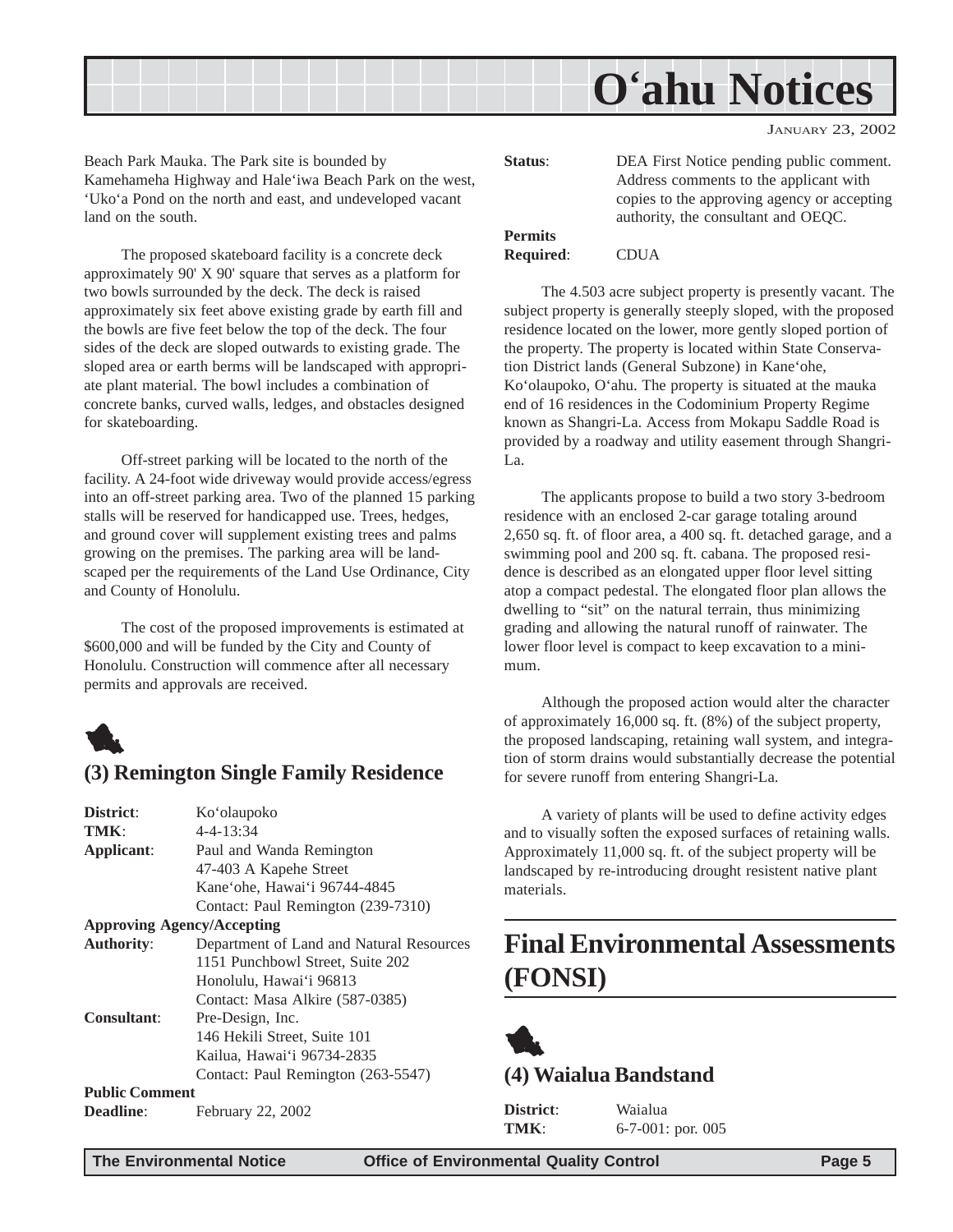# <span id="page-5-0"></span>**O'ahu Notices**

#### JANUARY 23, 2002

| Applicant:                        | City and County of Honolulu             |  |  |  |  |
|-----------------------------------|-----------------------------------------|--|--|--|--|
|                                   | Department of Design and Construction   |  |  |  |  |
|                                   | 650 South King Street                   |  |  |  |  |
|                                   | Honolulu, Hawai'i 96813                 |  |  |  |  |
|                                   | Contact: Greg Hee (527-6977)            |  |  |  |  |
| <b>Approving Agency/Accepting</b> |                                         |  |  |  |  |
| <b>Authority:</b>                 | Same as above.                          |  |  |  |  |
| <b>Consultant:</b>                | Gerald Park Urban Planner (942-7484)    |  |  |  |  |
|                                   | 1400 Rycroft Street, Suite 876          |  |  |  |  |
|                                   | Honolulu, Hawai'i 96814                 |  |  |  |  |
| Status:                           | FEA/FONSI issued, project may proceed.  |  |  |  |  |
| <b>Permits</b>                    | Grubbing, grading, and stockpiling;     |  |  |  |  |
| <b>Required:</b>                  | Building; Excavate Public Right-or-Way; |  |  |  |  |
|                                   | Variance from Pollution Controls        |  |  |  |  |

The Department of Design and Construction, City and County of Honolulu proposes to construct site improvements at Waialua Park located in the town of Waialua, North Shore.

Proposed improvements include a bandstand structure, a utility service building, pedestrian walkways, site lighting, a comfort station, landscaping, and off-street parking.

The bandstand can be described as a single story, freestanding, open-air, hexagonal-shaped structure with a slightly raised performance stage (approximately 940 square feet) on one side of the structure. The structure will rest on a poured in place concrete foundation. Architectural concrete columns will support a sloping roof structure of wood and steel framing topped by corrugated metal roofing. The height of the structure measured from finish grade to top of the metal roofing is approximately 22 feet.

A small utility building of approximately 40 sf will be used for electrical service panels and meters, storing materials and equipment used at the bandstand.

Walkways will provide pedestrian and handicap access to all facilities in the park from Kealohanui Street, Goodale Avenue, and the parking area. The concrete walkways will be 5-feet wide except for a section fronting the bandstand that will be approximately 10-feet in width to accommodate handicap seating.

A paved, off-street parking area is proposed off the unnamed road (presumably an extension of Kealohanui Street) to the north of the park site. The parking area will be accessed from a two-way, 20-foot wide driveway onto Kealohanui Street. Two of the five parking stalls are for handicap use.

The City and County of Honolulu obtained possession of the property from Dole Food Company through "friendly" condemnation in April 2000 at an estimated cost of \$121,000. Construction costs for the project are estimated at \$ .03 million and will be funded by the City and County of Honolulu through CIP funds. A January 2002 start up is proposed with completion projected by June 2002.

# **Previously Published Projects**

#### **Draft Environmental Assessments**

#### **1. Ke'ehi Industrial Lots Development Plan**

| Department of Transportation      |  |  |  |
|-----------------------------------|--|--|--|
| <b>Harbors Division</b>           |  |  |  |
| 79 S. Nimitz Highway              |  |  |  |
| Honolulu, Hawai'i 96813           |  |  |  |
| Contact: Glenn Soma (587-2503)    |  |  |  |
| <b>Approving Agency/Accepting</b> |  |  |  |
| <b>Authority:</b> Same as above.  |  |  |  |
| <b>Public Comment</b>             |  |  |  |
| February 7, 2002                  |  |  |  |
|                                   |  |  |  |

#### 1 **Wai'anae Coast Emergency Access Road**

| Applicant:                        | City and County of Honolulu           |  |  |  |
|-----------------------------------|---------------------------------------|--|--|--|
|                                   | Department of Transportation Services |  |  |  |
|                                   | 711 Kapi'olani Boulevard, Suite 1200  |  |  |  |
|                                   | Honolulu, Hawai'i 96813               |  |  |  |
|                                   | Contact: Mike Oshiro (523-4735)       |  |  |  |
| <b>Approving Agency/Accepting</b> |                                       |  |  |  |
|                                   | <b>Authority:</b> Same as above.      |  |  |  |
| <b>Public Comment</b>             |                                       |  |  |  |
| <b>Deadline:</b>                  | February 7, 2002                      |  |  |  |
|                                   |                                       |  |  |  |

#### **Environmental Impact Statement Preparation Notice**

#### **1. Kalaeloa Desalination Facility**

| Applicant:            | City and County of Honolulu         |
|-----------------------|-------------------------------------|
|                       | Board of Water Supply               |
|                       | 630 South Beretania Street          |
|                       | Honolulu, Hawai'i 96843             |
|                       | Contact: Scot Muraoka (527-5221)    |
|                       | <b>Approving Agency/Accepting</b>   |
| <b>Authority:</b>     | City and County of Honolulu         |
|                       | Board of Water Supply               |
|                       | 630 South Beretania Street          |
|                       | Honolulu, Hawai'i 96843             |
|                       | Contact: Clifford Jamile (527-6180) |
| <b>Public Comment</b> |                                     |

**Deadline**: February 7, 2002

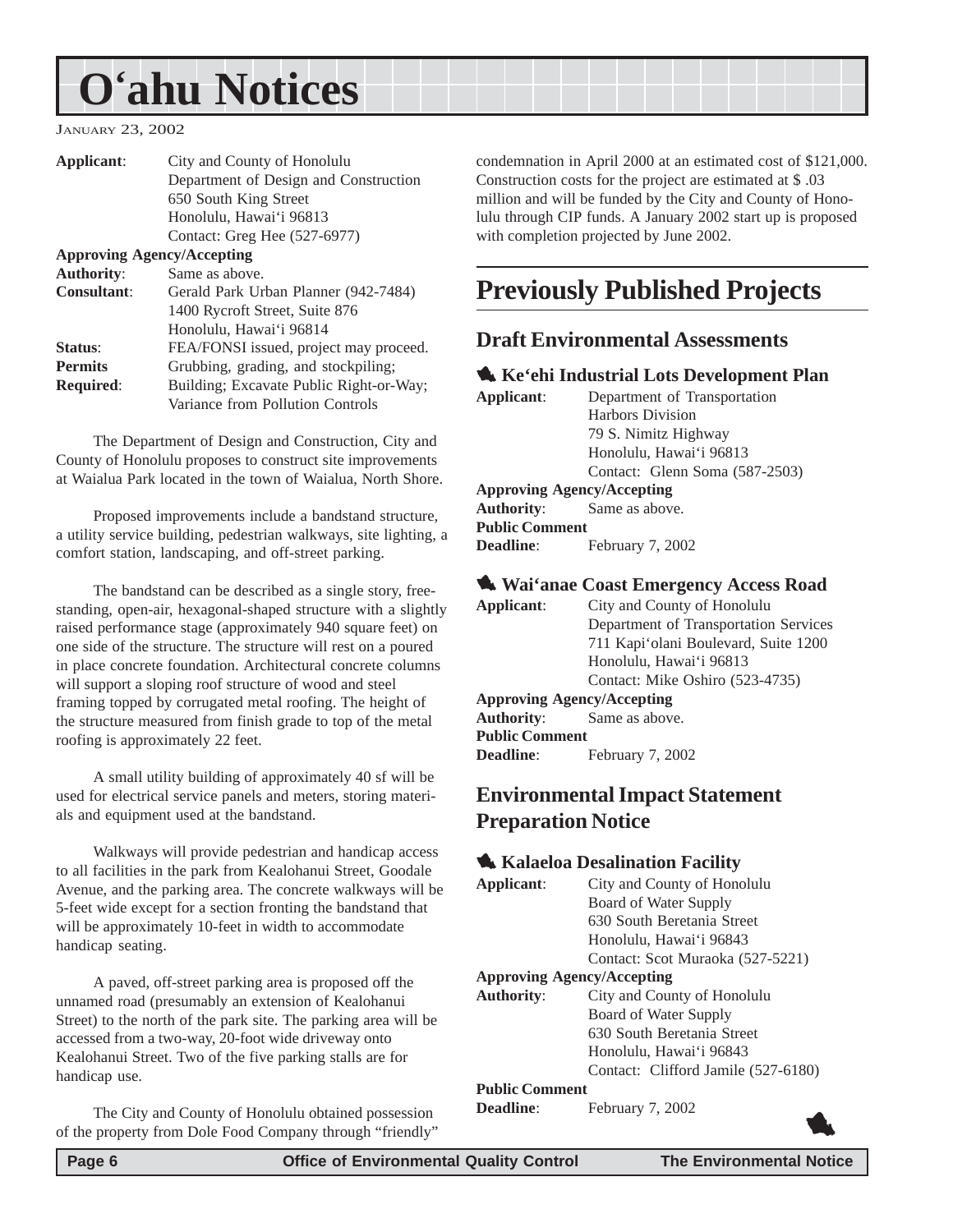# **Maui Notices**

JANUARY 23, 2002

# <span id="page-6-0"></span>**Draft Environmental Assessments**

# $\bullet$ **(1) Waiehu Kou Phase 3**

| District:             | Wailuku                                  |
|-----------------------|------------------------------------------|
| TMK:                  | $3 - 2 - 12:09$                          |
| Applicant:            | Department of Hawaiian Home Lands        |
|                       | P.O. Box 1879                            |
|                       | Honolulu, Hawai'i 96805                  |
|                       | Contact: Stewart Matsunaga (587-6454)    |
|                       | <b>Approving Agency/Accepting</b>        |
| <b>Authority:</b>     | Same as above.                           |
| <b>Consultant:</b>    | Townscape, Inc.                          |
|                       | 900 Fort Street Mall, Suite 1160         |
|                       | Honolulu, Hawai'i 96813                  |
|                       | Contact: Joanne Hiramatsu (536-6999)     |
| <b>Public Comment</b> |                                          |
| Deadline:             | February 22, 2002                        |
| Status:               | DEA First Notice pending public comment. |
|                       | Address comments to the applicant with   |
|                       | copies to the consultant and OEOC.       |

**Permits**

**Required**: Grading, Building

The Department of Hawaiian Home Lands (DHHL) is planning to develop approximately 60 single-family lots for the purpose of providing homes for native Hawaiian beneficiaries on Maui. Single-family lot sizes will average 7,500 square feet with a minimum lot size of 6,000 square feet in accordance with R-1 zoning designation for the County of Maui. Sewer service will be provided to the site via the County sewer system. Potable water service will be provided by the County water system. An underground drainage system will be installed within the streets and directed to an existing drainage detention basin. Offsite drainage facilities have been constructed such that there will be no increase in the volume of storm water leaving the site and entering the existing drainage system. Maui Electric Company will provide electric service to the site via overhead lines. Sandwich Isles Communications, Inc. will provide underground telephone service to the site and Hawai'i Cablevision will provide cable television service. It is anticipated that the cable lines will be placed within the same duct system as the telephone lines.

Environmental studies were performed on the site and there were no proposed, rare, threatened, or endangered plants or animals on the site. Past cultural practices were not known to be performed at the site.

This project is being developed to implement the objectives of the Hawaiian Homes Commission Act of 1920, as amended.

# **Previously Published Projects Pending Public Comments**

#### **Draft Environmental Assessments**

#### $\blacklozenge$  **Nelson Single Family Residence Repair and Alteration**

| Don Nelson                         |  |  |  |  |
|------------------------------------|--|--|--|--|
| c/o George A. Rixey (879-8996)     |  |  |  |  |
| 1178 Uluniu Road                   |  |  |  |  |
| Kihei, Hawai'i 96753               |  |  |  |  |
| <b>Approving Agency/Accepting</b>  |  |  |  |  |
| County of Maui Planning Department |  |  |  |  |
| 250 S. High Street                 |  |  |  |  |
| Wailuku, Hawaii 96793              |  |  |  |  |
| Contact: Matt Niles (270-7735)     |  |  |  |  |
| <b>Public Comment</b>              |  |  |  |  |
| February 7, 2002                   |  |  |  |  |
|                                    |  |  |  |  |

**1**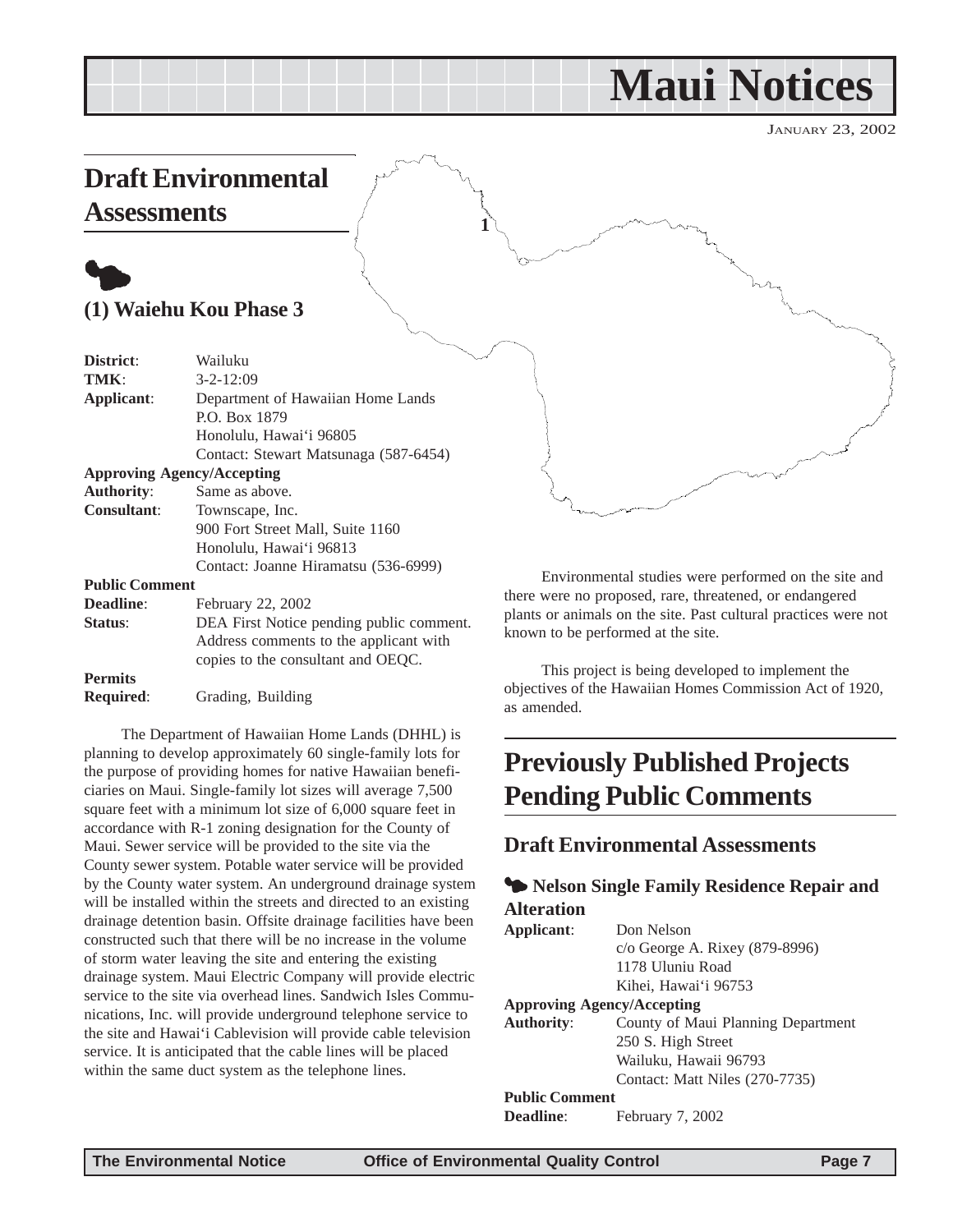# <span id="page-7-0"></span>**Maui Notices**

JANUARY 23, 2002

#### 3 **Suzuki Two Single Family Residences**

**Applicant**: Mac Suzuki (385-4079/667-6069) P.O. Box 1267 Lahaina, Hawai'i 96767

#### **Approving Agency/Accepting**

**Authority**: County of Maui Planning Department 2200 East Main Street, Suite 335 Wailuku, Hawai'i 96793 Contact: Julie Higa (270-7735)

#### **Public Comment**

**Deadline**: February 7, 2002

### **Draft Environmental Impact Statements**

#### 3 **Kapalua Mauka Resort Expansion**

**Applicant**: Maui Land and Pineapple Company, Inc. P.O. Box 187 Kahului, Hawai'i 96732 Contact: Robert M. McNatt (877-3351) **Approving Agency/Accepting Authority**: County of Maui Planning Department 250 South High Street Wailuku, Hawai'i 96793

#### Contact: Ann Cua (270-7735) **Public Comment**

**Deadline**: February 22, 2002

# **Kaua'i Notices**

# **Final Environmental Assessments (FONSI)**

# $\bullet$

# **(1) Port Allen Airport Improvements**

| District:          | Waimea                                     |  |  |  |  |
|--------------------|--------------------------------------------|--|--|--|--|
| TMK:               | $1-8-08:4$ , 33, 80, 83, 85                |  |  |  |  |
| Applicant:         | Dept. of Transportation, Airports Division |  |  |  |  |
|                    | 400 Rodgers Boulevard                      |  |  |  |  |
|                    | Honolulu, Hawai'i 96819                    |  |  |  |  |
|                    | Contact: Lynn Becones (838-8811)           |  |  |  |  |
|                    | <b>Approving Agency/Accepting</b>          |  |  |  |  |
| <b>Authority:</b>  | Same as above.                             |  |  |  |  |
| <b>Consultant:</b> | Edward K. Noda & Associates                |  |  |  |  |
|                    | 615 Pi'ikoi Street, Suite 300              |  |  |  |  |
|                    | Honolulu, Hawai'i 96814                    |  |  |  |  |
|                    | Contact: Brian Ishii (591-8553)            |  |  |  |  |
| Status:            | FEA/FONSI issued, project may proceed.     |  |  |  |  |
| <b>Permits</b>     |                                            |  |  |  |  |
| <b>Required:</b>   | SMA, Building, Grading                     |  |  |  |  |
|                    |                                            |  |  |  |  |

The State Department of Transportation, Airports Division proposes to make improvements to the Port Allen Airport, located on the Puolo Point peninsula on the south shore of the island of Kaua'i, Waimea District. The purpose of the proposed project is to provide for more efficient and safer aircraft operations at the Airport, as well as to provide



the capability for emergency night time operations. Major components of the proposed project are: (1) Construction and preparation of up to four lease lots for helicopter use, accompanying aprons, and an associated paved roadway; (2) Two fixed wing tie-down areas with an associated taxilane; (3) Air navigation aids; and (4) Runway lights for emergency use.

The major impact of the project will be the grading of the site for the construction of the proposed improvements. The contractor will adhere to Section 11-60.1-33, HAR, to mitigate dust generated during construction. DOT-AIR will pave a portion of the east shoreline access road to help control dust emissions after construction. In addition, lessees of the helicopter lease lots will be required to landscape the area around any hangars constructed by the tenants.

 $\bullet$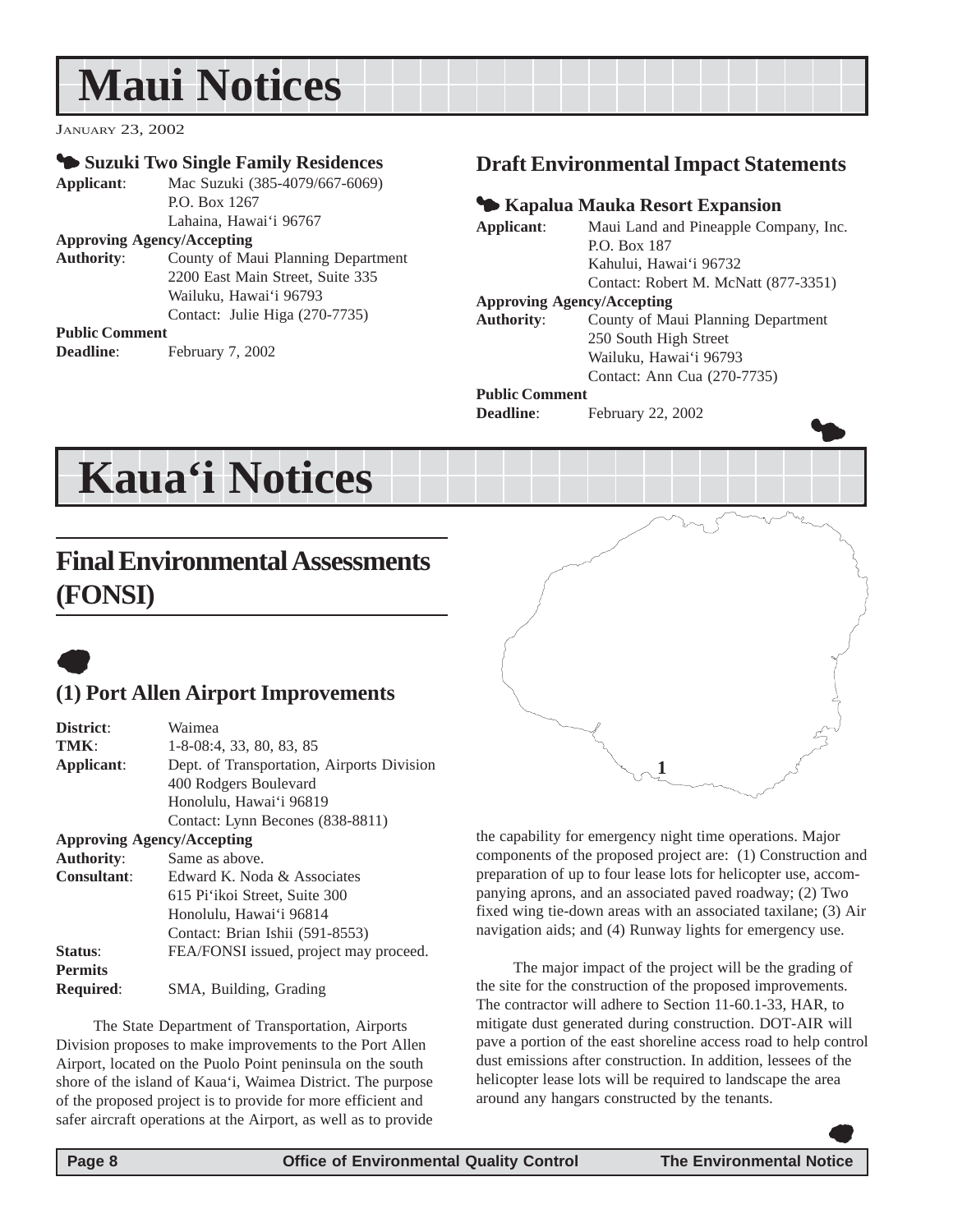# <span id="page-8-0"></span>**Shoreline Notices**

### **Shoreline Certification Applications**

Pursuant to § 13 -222-12, HAR the following shoreline certification applications are available for inspection at the DLNR District Land Offices on Kaua'i, Hawai'i and Maui and at Room 220, 1151 Punchbowl St., Honolulu, O'ahu (Tel: 587-0414). All comments shall be submitted in writing to the State Land Surveyor, 1151 Punchbowl Street, Room 210, Honolulu, Hawai'i 96813 and postmarked no later than fifteen (15) calendar days from the date of the public notice of the application. If there are any questions, please call Nick Vaccaro at 587-0438.

| Case<br>No.      | Date     | Location                                                                                                                                                               | Applicant                                                              | TMK                         |  |
|------------------|----------|------------------------------------------------------------------------------------------------------------------------------------------------------------------------|------------------------------------------------------------------------|-----------------------------|--|
| MA-264           | 12/31/01 | Title: Lot 1 of the David Kina Subdivision, being a portion of Royal<br>Patent 2438, Land Commission Award 5326 to Kalaeloa                                            | Akamai Land Surveyor,<br>Inc., for Alan C. Bolton                      | $2 - 6 - 04:25$             |  |
|                  |          | Location: Paia, Island of Maui, Hawaii                                                                                                                                 |                                                                        |                             |  |
|                  |          | Address: 47 Loio Place                                                                                                                                                 |                                                                        |                             |  |
|                  |          | Purpose: Building Permit                                                                                                                                               |                                                                        |                             |  |
| OA-858<br>1/7/02 |          | Title: Fronting Lot "G" and "H" and Parcels 28 and 37 being a portion<br>of Land Patent 8165, Part B, Land Commission Award 8559-B,<br>Apana 32 to William C. Lunalilo | Towill, Shigeoka &<br>Associates, Inc., for Mr.<br>and Mrs. Tomio Taki | $3-1-38:9,10,$<br>28 and 37 |  |
|                  |          | Location: Kaalawai Beach, Honolulu, Island of Oahu, Hawaii                                                                                                             |                                                                        |                             |  |
|                  |          | Address: 3633 and 3635 Diamond Head Road                                                                                                                               |                                                                        |                             |  |
|                  |          | Purpose:<br>Improvements                                                                                                                                               |                                                                        |                             |  |
| OA-859           | 1/8/02   | Title:<br>Lot 8, Land Court Consolidation 31 as shown on Map 2                                                                                                         | Towill, Shigeoka &                                                     | 4-4-18:68                   |  |
|                  |          | Mikiola Kaneohe, Koolaupoko, Island of Oahu, Hawaii<br>Location:                                                                                                       | Associates, Inc., for                                                  |                             |  |
|                  |          | Address:<br>44-271 Mikiola Drive                                                                                                                                       | <b>Richard Riley</b>                                                   |                             |  |
|                  |          | Purpose:<br>Improvements                                                                                                                                               |                                                                        |                             |  |

#### **Shoreline Certifications and Rejections**

Pursuant to §13-222-26, HAR the following shorelines have been certified or rejected by the DLNR. A person may appeal a certification or rejection to the BLNR, 1151 Punchbowl Street, Room 220, Honolulu, Hawai'i 96813, by requesting in writing a contested case hearing no later than twenty (20) calendar days from the date of public notice of certification or rejection.

| Case<br>No. | Date                 | Location                                                                                                                                                                                                                                                                                                    | Applicant                                                                  | TMK                    |
|-------------|----------------------|-------------------------------------------------------------------------------------------------------------------------------------------------------------------------------------------------------------------------------------------------------------------------------------------------------------|----------------------------------------------------------------------------|------------------------|
| OA-850      | 1/10/02<br>Certified | Lot 322 of Land Court Application 979, Map 29, land<br>situated at Kahaluu, Koolaupoko, Island of Oahu, Hawaii<br>Address: 45-245 Miomio Loop, Kaneohe<br>Purpose: Building Permit                                                                                                                          | Technical Field Data<br>Services, Inc., for<br>James and Mari<br>Berry     | $4 - 7 - 30$ : 16      |
| MA-263      | 1/10/02<br>Certified | Land Court Application 404, as shown on map 1, Lot C<br>being Land Patent 8169, Land Commission Award 83 to<br>Thomas Phillips, land situated at Kooka and Alio, Lahaina,<br>Island of Maui, Hawaii<br>Address: 433 and 455 Front Street<br>Purpose: Building Permit                                        | Akamai Land<br>Surveying, Inc., for<br>Joseph Fedele                       | $4 - 6 - 2:05$ &<br>06 |
| OA-856      | 1/10/02<br>Certified | Lot 3 of Waialae Beach Lots, Section "C" as shown on<br>Bishop Estate Map 2713 also being a portion of R.P. 3578,<br>Land Commission Award 10613, Apana 3 to A. Paki, land<br>situated at Waialae-Iki, Honolulu, Island of Oahu, Hawaii<br>Address: 4909 Kalanianaole Highway<br>Purpose: Determine Setback | Jaime F.<br>Alimboyoguen, LLC<br>for E. Howard<br>Klemmer and wife<br>Amie | $3-5-22$ : por<br>18   |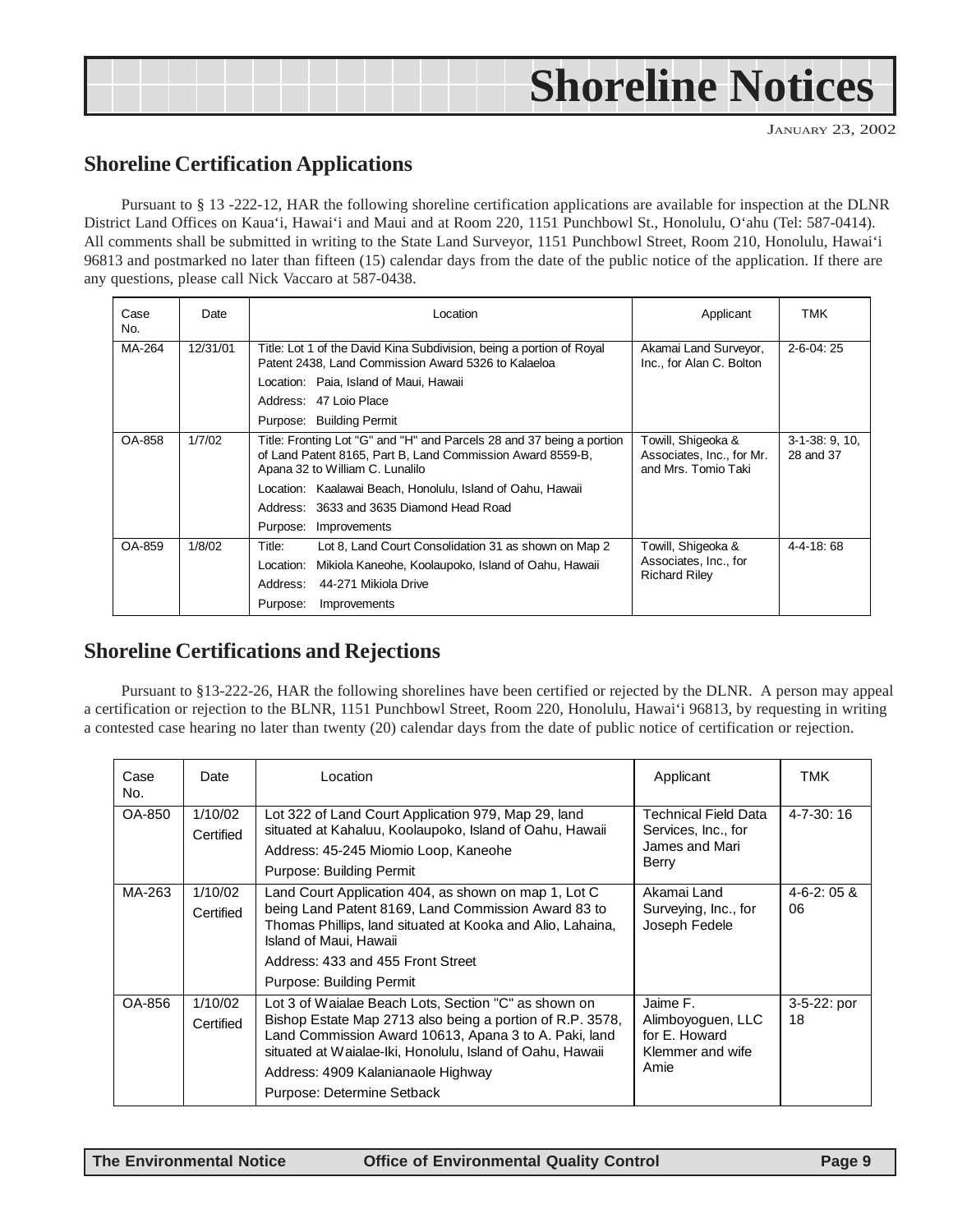# <span id="page-9-0"></span>**Pollution Control Permits**

JANUARY 23, 2002

# **Department of Health Permits**

The following is a list of some pollution control permits currently being reviewed by the State Department of Health. For more information about any of the listed permits, please contact the appropriate branch or office of the Environmental Management Division at 919 Ala Moana Boulevard, Honolulu.

#### **Safe Drinking Water**

| Branch &<br>Permit Type                                                     | Applicant & Permit<br><b>Number</b>                                                            | <b>Project Location</b>                                                                                                | Pertinent<br><b>Dates</b> | <b>Proposed Use</b>                                                          |
|-----------------------------------------------------------------------------|------------------------------------------------------------------------------------------------|------------------------------------------------------------------------------------------------------------------------|---------------------------|------------------------------------------------------------------------------|
| Safe Drinking Water<br>Branch, 586-4258<br><b>UIC Permit</b>                | Kaiholena Land LLC<br>UH-2151                                                                  | Kaiholena Subdivision, Puaiki-Kaiholena<br>Kawaihae-Mahukona Rd.<br>Keawanui Bay, N. Kohala                            | tba                       | Construction of 6 injection wells for surface<br>drainage.                   |
| Safe Drinking Water<br>Branch, 586-4258<br><b>UIC Permit</b>                | Licensee Cardinale<br>Leasing, Inc. dba<br>Thrifty Car Rental<br><b>UH-2154</b>                | Thrifty Car Rental at Keahole Airport<br>Base Facility, Keahole Airport<br>Kailua-Kona                                 | n/a                       | Registration of one injection well for car wash and<br>surface drainage.     |
| Safe Drinking Water<br>Branch, 586-4258<br><b>UIC Permit</b>                | Department of<br>Education<br>State of Hawaii<br>UH-2155                                       | Mountain View Elementary School<br>18-1235 Volcano Highway, Mountain<br>View, Puna                                     | tba                       | Construction of 2 injection wells for surface<br>drainage.                   |
| Safe Drinking Water<br>Branch, 586-4258<br><b>UIC Permit</b>                | Kaomoloa LLC<br>UH-2157                                                                        | Parker Ranch Luala'i Subdivision,<br>Phase I, Schuler Homes, Kaomoloa<br>Road off Mamalahoa Hwy., Waimea, S.<br>Kohala | tba                       | Construction of 27 injection wells for surface<br>drainage.                  |
| Safe Drinking Water<br>Branch, 586-4258<br><b>UIC Permit</b>                | Stanfor Carr<br>Development LLC;<br>UH-2156                                                    | Waikoloa Colony Villas - Waikoloa<br>Beach Resort; 69-555 Waikoloa Beach<br>Road, S. Kohala                            | n/a                       | Construction of 17 injection wells for surface<br>drainage.                  |
| Safe Drinking Water<br>Branch, 586-4258<br><b>UIC Permit</b>                | Association of<br>Apartment Owners;<br><b>UM-1871</b>                                          | Hono Kai Resort<br>280 Hauoli St., Maalaea, Wailuku                                                                    | n/a                       | Permit renewal of two injection wells for sewage<br>disposal.                |
| Safe Drinking Water Association of<br>Branch, 586-4258<br><b>UIC Permit</b> | <b>Apartment Owners;</b><br>UM-2005                                                            | Hana Kai Maui Resort<br>1533 Uakea Road, Niumalu - Palemo,<br>Hana                                                     | n/a                       | Permit modification and renewal of 3 injection<br>wells for sewage disposal. |
| Safe Drinking Water<br>Branch, 586-4258<br><b>UIC Permit</b>                | Ohana Hotel Co. LLC Hotel Hana Maui<br>UM-2153                                                 | 5031 Hana Hwy., Hana, Maui                                                                                             | n/a                       | Registration of 6 injection wells for sewage<br>disposal.                    |
| Safe Drinking Water<br>Branch, 586-4258<br><b>UIC Permit</b>                | <b>Highways Division</b><br>Department of<br><b>Transportation State</b><br>of Hawaii; UM-2158 | High Street - Miscellaneous Drainage<br>Improvements; High Street right-of-way,<br>Wailuku                             | n/a                       | Construction of 6 injection wells for surface<br>drainage.                   |
| Safe Drinking Water<br>Branch, 586-4258<br><b>UIC Permit</b>                | Coca-Cola USA<br><b>UO-2152</b>                                                                | Coca-Cola USA Honolulu Syrup Plant<br>91-233 Kalaeloa Blvd., Kapolei                                                   | n/a                       | Abandonment of one injection well for process<br>wastewater.                 |
| Safe Drinking Water<br>Branch, 586-4258<br><b>UIC Permit</b>                | Up-To-Date Cleaners<br>Kauai, Inc.<br><b>UK-2042</b>                                           | Up-To-Date Cleaners Kauai, Inc.<br>3145 Akau Road, Koloa                                                               | n/a                       | Permit renewal of two injection wells for industrial<br>wastewater.          |
| Safe Drinking Water<br>Branch, 586-4258<br><b>UIC Permit</b>                | Kauai Beach Resort<br><b>UK-1255</b>                                                           | Radisson Kauai Beach Resort STP<br>4331 Kauai Beach Drive, Lihue                                                       | n/a                       | Permit renewal of two injection wells for sewage<br>disposal.                |

#### **Clean Air Branch**

| <b>Branch</b><br>Permit Type                                | Applicant & Permit Number                 | <b>Project Location</b>                                              | Pertinent<br>Date | Proposed Use                                                                                 |
|-------------------------------------------------------------|-------------------------------------------|----------------------------------------------------------------------|-------------------|----------------------------------------------------------------------------------------------|
| Clean Air Branch,<br>586-4200, Covered<br>Source Permit     | Chevron Products Company<br>CSP 0079-01-C | Hilo Marketing Terminal,<br>666 Kalanianaole Street.<br>Hilo, Hawaii | Issued:<br>1/2/02 | Petroleum Storage Tanks & Bottom<br>Loading Load Rack with Vapor<br><b>Combustion System</b> |
| Clean Air Branch, 586-<br>4200. Noncovered Source<br>Permit | Eco Feed, Inc.<br>NSP 0502-01-N           | 87-1302 Paakea Road.<br>Waianae, Oahu                                | Issued:<br>1/4/02 | 5 MMBtu/hr Hot Air Heater                                                                    |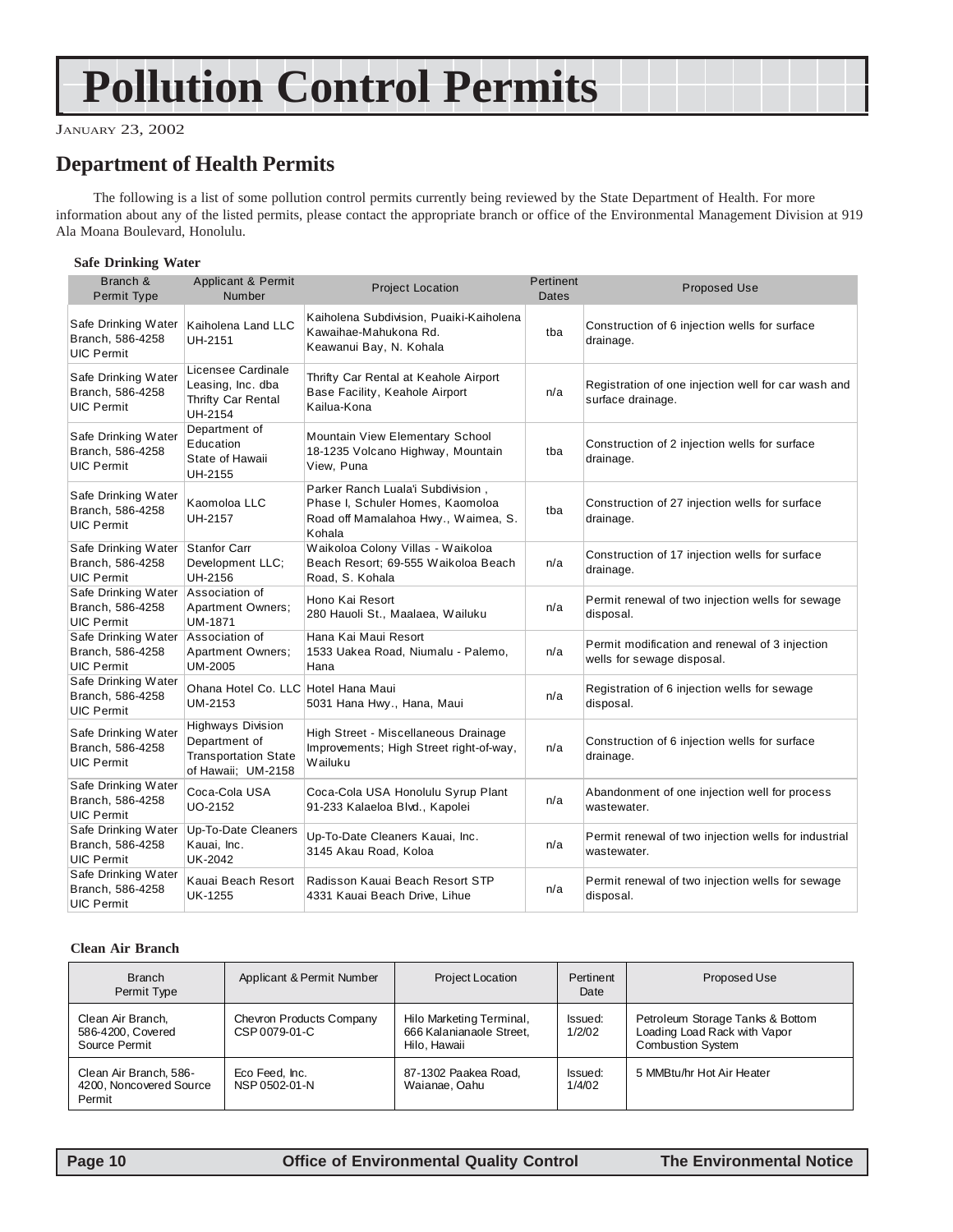# **Coastal Zone News**

JANUARY 23, 2002

### <span id="page-10-0"></span>**Federal Consistency Reviews**

The Hawai'i Coastal Zone Management (CZM) Program has received the following federal actions to review for consistency with the CZM objectives and policies in Chapter 205A, Hawai'i Revised Statutes. This public notice is being provided in accordance with section 306(d)(14) of the National Coastal Zone Management Act of 1972, as amended. For general information about CZM federal consistency please call John Nakagawa with the Hawai'i CZM Program at 587-2878. For neighboring islands use the following toll free numbers: Lana'i & Moloka'i: 1-800-468- 4644 x7-2878, Kaua'i: 274-3141 x7-2878, Maui: 984-2400 x7-2878 or Hawai'i: 974-4000 x7-2878.

For specific information or questions about an action listed below please contact the CZM staff person identified for each action. Federally mandated deadlines require that comments be received by the date specified for each CZM consistency review and can be mailed to:

David W. Blane, Director

Office of Planning

Department of Business, Economic Development and Tourism

P.O. Box 2359

Honolulu, Hawai'i 96804

Or, fax comments to the Hawai'i CZM Program at 587- 2899.



# **(1) Partial Filling of Privately Owned Residential Lagoon, Kane'ohe Bay, O'ahu**

| Eric Guinther, AECOS, Inc., 234-7770 |
|--------------------------------------|
| 44-309 Kane'ohe Bay Drive, Kane'ohe, |
|                                      |
|                                      |
|                                      |
|                                      |

#### **Proposed Action**:

Partially fill a man-made lagoon (759 cubic yards), which is privately owned, to provide additional usable yard space, a boat ramp, and bank stabilization for a residential dwelling on the property. **Comments Due**: February 6, 2002



# **(2) Waipahu Ash Landfill Closure, Waipahu, O'ahu**

|                                  | <b>Federal Action:</b> Federal License or Permit |  |
|----------------------------------|--------------------------------------------------|--|
| <b>Federal Agency: U.S. Navy</b> |                                                  |  |
| Applicant:                       | City & County of Honolulu Department of          |  |
|                                  | <b>Environmental Services</b>                    |  |
| <b>Consultant:</b>               | Wil Chee Planning, Inc.                          |  |
|                                  | Contact: Judy Mariant, 955-6088                  |  |
| <b>Location:</b>                 | Waipi'o Peninsula, Waipahu, O'ahu                |  |
| TMK:                             | $9-3-2$ : 2, 27, por. 9, 1, 28                   |  |
| <b>CZM</b> Contact:              | John Nakagawa, 587-2878                          |  |
| <b>Proposed Action:</b>          |                                                  |  |

The Waipahu Ash Landfill will be capped and closed in accordance with Federal and State regulations. Major closure activities include: mobilization and demobilization; clearing landfill surface; installing erosion control and environmental protection measures; regrading ashmaterial and solid waste; site characterization sampling; a landfill cover system; access roads; a passive landfill gas collection system; shoreline erosion protection; subdrains and surface runoff drains; hydroseeding and landscaping; perimeter gas probes; and groundwater monitoring wells.

**Comments Due**: February 6, 2002



# **(3) Federal Funds for a Systematic Inventory of Rare and Alien Aquatic Species / Ahupuaa Natural Resource Poster**

**Federal Action**: Federal Assistance **Federal Agency**: U.S. Fish & Wildlife Service **Applicant**: Department of Land & Natural Resources Contact: Michael Fujimoto, 587-0085 **Location**: Statewide on islands of O'ahu, Maui, and Hawai'i. **CZM Contact**: Debra Tom, 587-2840 **Proposed Action:**

Receive and use \$167,000.00 of federal funds from the Wildlife Conservation and Restoration Program to do a systematic inventory of rare and alien aquatic species project and 'Ahupua'a Natural Resource Poster. The systematic inventory project would study rare and alien species to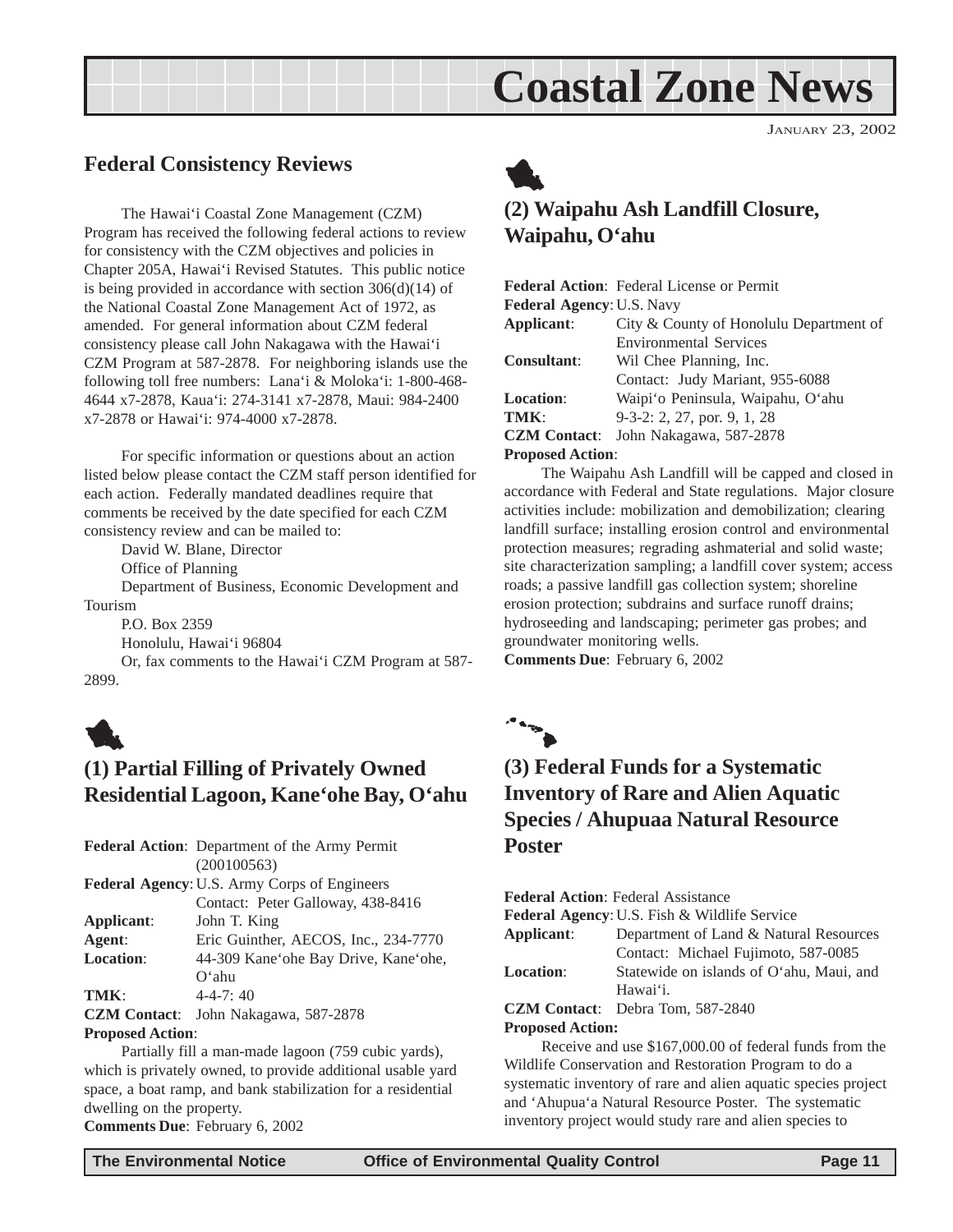# <span id="page-11-0"></span>**Coastal Zone News**

JANUARY 23, 2002

develop a display to raise public awareness and an "ark" facility for species whose ranges are determined to be especially limited, habitats particularly threatened, or both. The Ahupuaa Poster would include the designing of a poster to illustrate the various habitat areas within the ahupuaa. The poster would be for distribution to schools and other institutions to education the public on the importance of the link between the land and the sea. **Comments Due**: February 6, 2002



# **(4) Install a Stream Gage on Hakipu'u Stream, Ka'a'awa, O'ahu**

**Federal Action**: Direct Federal Activity **Federal Agency**: U.S. Geological Survey Contact: Barry Hill, 587-2407 **Location**: SW Bank of Hakipu'u Stream, makai of Kamehameha Highway **TMK**: 4-9-1:14 **CZM Contact**: John Nakagawa, 587-2878 **Proposed Action**:

Install a new stream gage on Hakipu'u Stream, consisting of a 3'x3'x6' prefabricated metal instrument shelter bolted to a concrete pad with a 2" galvanized steel pipe extending from the shelter to an anchor in the stream. A low-flow rock masonry control structure will be constructed in the channel. Gage construction will involve an area of about 150 square feet.

**Comments Due**: February 6, 2002



# **(5) Kailua-Kona Wharf Improvements, Hawai'i**

**Federal Action**: Department of the Army Permit **Federal Agency**: U.S. Army Corps of Engineers

Contact: Peter Galloway, 438-8416 **Applicant**: Department of Land & Natural Resources, Division of Boating & Ocean Recreation Contact: Manuel Emiliano, 587-0122 **Consultant**: Mr. W. Y. Thompson, 488-0388 Location: Kailua-Kona, Hawai'i **TMK**: (3) 7-5-6: 39 **CZM Contact**: John Nakagawa, 587-2878

#### **Proposed Action**:

Construct repairs and improvements to the Kailua-Kona Wharf which has deteriorated and poses safety concerns. In addition to repairs, ancillary improvements will include replacing water lines, cleats, bull rail, fish jib hoist, jib crane, lighting and pavements. Three new docks are also proposed.

**Comments Due**: February 6, 2002

# **Coastal Zone Management Citizens Advisory Group**

The new Coastal Zone Management Citizens Advisory Group meeting is scheduled for Wednesday, February 13, 2002, 10:30 a.m. to 2:30 p.m., at the Leiopapa a Kamehameha Building, 235 S. Beretania Street, Honolulu, Hawai'i. For more information, please call the CZM Program at 587-2846.

# **NEPA Environmental Law Workshop**

The University of Hawai'i Institute for Business and Professional Development is offering a workshop on the National Environmental Policy Act (NEPA) on March 11, 2002, 9:00 a.m. to 4:30 p.m. at UHM Krauss 012.

NEPA is the nation's most comprehensive environmental law and applies to all federal activities that significantly affect the quality of the environment. This workshop is designed for individuals with all levels of NEPA experience and provides practical advice on working with this complex law.

To register by phone call 956-7221, by web at www.outreach.hawaii.edu or by fax: 956-3752. For more information, call Pamela Fujita-Starck, Director, Institute for Business & Professional Development at 956-8244 or email at ProfProg@outreach.hawaii.edu.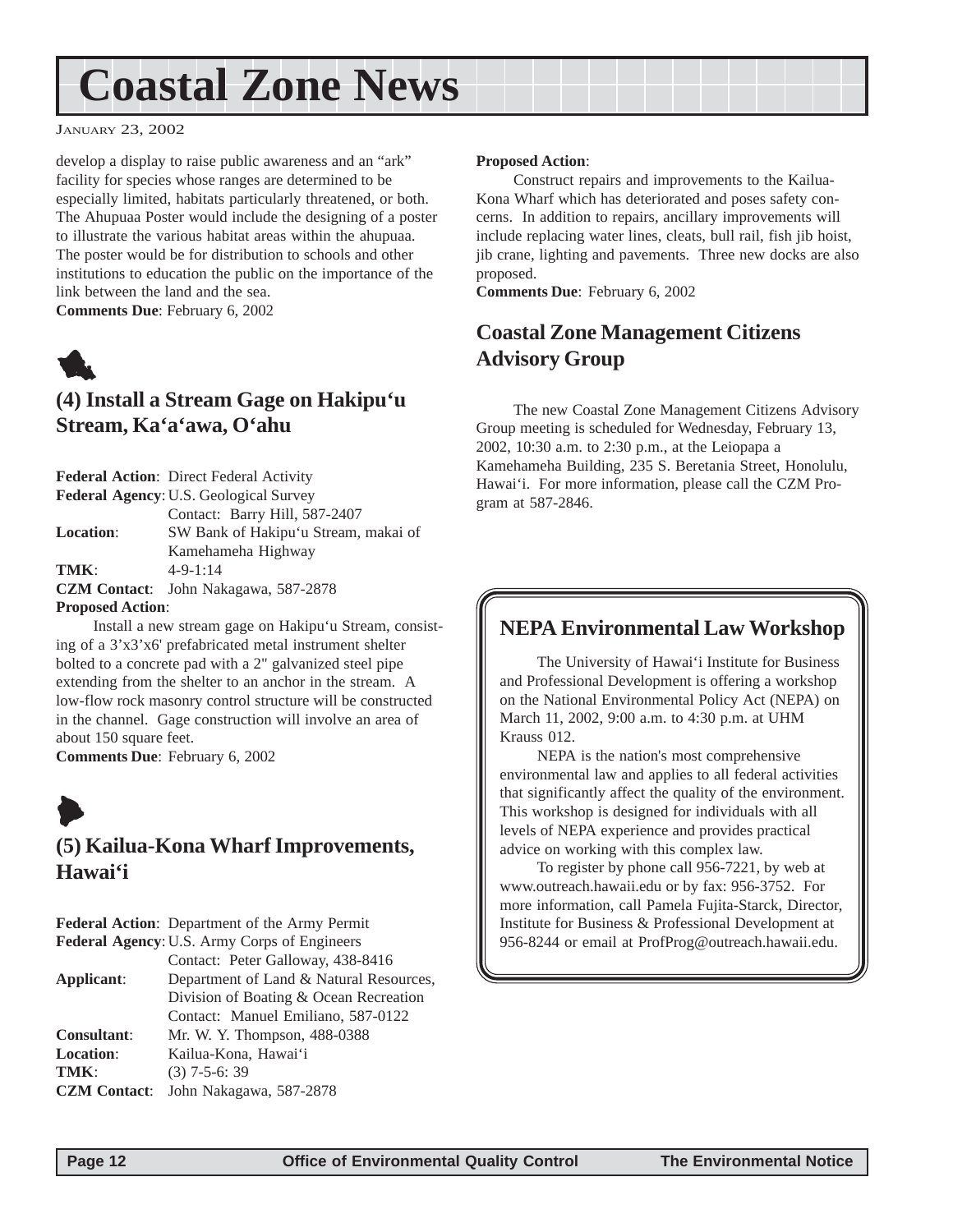<span id="page-12-0"></span>

JANUARY 23, 2002

### **Special Management Area (SMA) Minor Permits**

Pursuant to Hawai'i Revised Statute (HRS) 205A-30, the following is a list of SMA Minor permits that have been approved or are pending by the respective county/state agency. For more information about any of the listed permits, please contact the appropriate county/state Planning Department. City & County of Honolulu (523-4131); Hawai'i County (961-8288); Kaua'i County (241-6677); Maui County (270-7735); Kakaako (587-2878).

| <b>Location (TMK)</b>              | <b>Description (File No.)</b>                                                                          | <b>Applicant/Agent</b>       |
|------------------------------------|--------------------------------------------------------------------------------------------------------|------------------------------|
| Honolulu: Mokuleia<br>$(6-8-9:20)$ | Retain after-the-fact covered second-floor deck to<br>existing 4-unit multi-family dwelling - \$15,000 | Kevin Davis                  |
| Maui: (2-5-5: 15)                  | Rin Zai Zen Mission - Construct trellised patio next to<br>kitchen (SM2-20020001)                      | Rina Zai Zen Mission         |
| Maui: (3-9-4: 76)                  | Temporary sales trailer for Kilohana Mauka Subd.<br>$(SM2-20020002)$                                   | Towne Browne LLC             |
| Maui: (4-6-30: 11)                 | Wall extension & storage loft addition (SM2-<br>20010119)                                              | Paulette McFaul              |
| Maui: (3-9-36: 22)                 | Conversion to 1 bedroom, 1 bathroom and kitchen<br>$(SMX-20010099)$                                    | Bradley & Liza Pierce        |
| Maui: (4-5-21: 16)                 | Lahaina Police Station - 378 sq. ft. addition to existing<br>police station (SMX-20020001)             | <b>Chief Thomas Phillips</b> |
| Maui: (4-2-1: 24)                  | Stein Residence - Minor interior repairs (SMX-<br>20020002)                                            | August Percha                |
| Maui: (3-9-17: 9)                  | Delima Residence - Build 2 story principle residence<br>$(SMX-20020003)$                               | Randall Barrera              |
| Maui: (3-9-3: 17,<br>43)           | Kihei Farms Subd II - Reconsolidation and<br>resubdivision (SMX-20020004)                              | Yong Su                      |
| Maui: (3-8-1: 198)                 | Install 2 MECO power poles, Paia (SMX-20020006                                                         | Roger and Sheri Thorson      |
| Maui: (1-4-8: 40)                  | Hasegawa Residence – Construct 2,834 single family<br>residence with carport (SMX-20020008)            | Neil Hasegawa                |
| Maui: (1-5-3: 32)                  | Giraldo Residence - Build new single family residence<br>$(SMX-20020009)$                              | Robert Horen                 |
| Kauai: (5-1-5: 16)                 | Private overhead utility poles & lines (SMA[M]-02-10)<br>$-$ Pending                                   | Monte Zweban                 |
| Kauai: (3-9-2: 34)                 | Placement of boulders for dune protection at Lydgate                                                   | <b>County Public Works</b>   |
|                                    | Park (SMA[M]-02-22                                                                                     | Department                   |

### **Special Management Area (SMA) Documents Chapter 25, Revised Ordinances of Honolulu**

Since SMA-only (Chapter 25, ROH) documents do not trigger the EIS law as articulated in Chapter 343, Hawai'i Revised Statutes, effective September 1, 2001 OEQC will no longer review these documents for completeness or adequacy. However, OEQC will continue to provide notice of these projects as a public service. Questions regarding the adequacy, completeness and availability of these documents should be addressed directly to the county contact listed below.

#### **120 Sand Island Warehouse**

The applicant, Pahounui DP LLC, proposes to construct a 83,185 square-foot, two-story warehouse facility. The warehouse encompasses one large space of 48,306 square feet and five small warehouses totaling 8,725 square feet. The warehouse will be constructed in the middle of the property, with parking spaces on all sides of the facility. A chain link fence and rolling gates will be installed on a portion of the property. The warehouse will be approximately 20 feet high. All warehouse exteriors will be finished in typical metal building wall and roof panels.

Please direct questions and written comments to Dana Teramoto, Department of Planning and Permitting, City and County of Honolulu, 650 S. King Street, 7th Floor, Honolulu, Hawai'i 96813, telephone: 523-4648.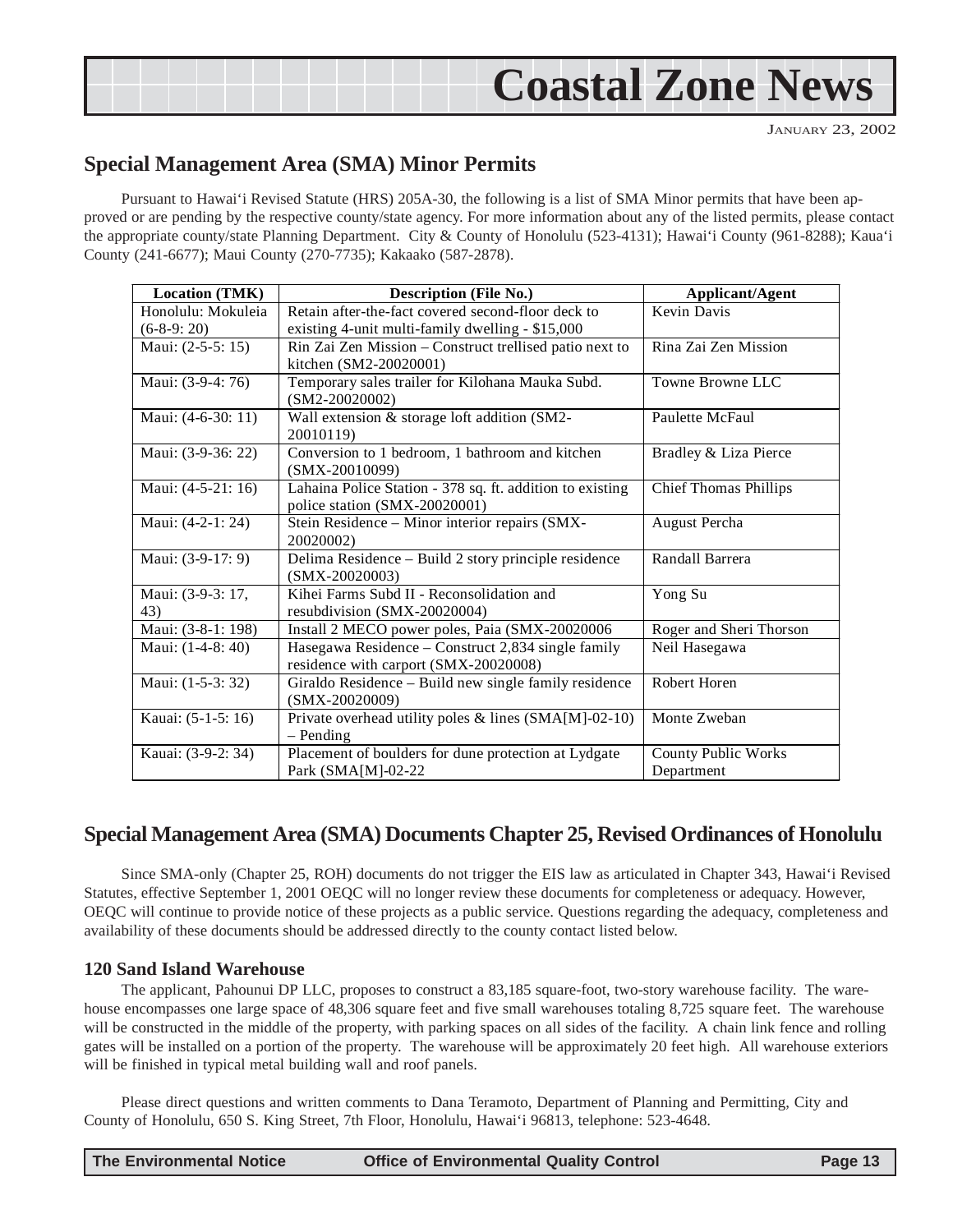# <span id="page-13-0"></span>**Conservation District Notices**

JANUARY 23, 2002

# **Board Permits**

Persons interested in commenting on the following Conservation District Use Application (Board Permit) must submit comments to the Department of Land and Natural Resources. Also, anyone interested in receiving notification of determinations on Conservation District Use Applications (Board Permits) must submit requests to DLNR that include the following information:

1) Name and address of the requestor;

2) The departmental permit for which the requestor would like to receive notice of determination; and

3) The date the notice was initially published in the Environmental Notice.

Both comments and requests for notification of determinations must be submitted to DLNR within thirty days from the initial date that the notice was published in the Environmental Notice.

Please send comments and requests to: State of Hawai'i, Department of Land and Natural Resources, Land Division, 1151 Punchbowl Street, Room 220, Honolulu, Hawai'i 96813.

DLNR will make every effort to notify those interested in the subject CDUA, it is not obligated to notify any person not strictly complying with the above requirements. For more information, please contact Masa Alkire at 587-0385.



# **After the Fact Seawall and Fill in the Shoreline**

| <b>File No.:</b>             | OA-3076B (Board Permit)                   |
|------------------------------|-------------------------------------------|
| Applicant:                   | Wilfred and Renee Horie                   |
| <b>Location:</b>             | Kane'ohe, O'ahu                           |
| TMK:                         | $(1)$ 4-4-06:014                          |
| <b>Proposed</b>              | Obtain a CDUP for a seawall and fill area |
| <b>Action:</b>               | adjacent to the above parcel.             |
| <b>HRS 343</b>               |                                           |
| <b>Determination:</b> Exempt |                                           |
| Applicant's                  | Analytical Planning, Inc.                 |
| <b>Contact:</b>              | $(808)$ 536-5695                          |

# **Exemption Lists on Website**

To go directly to the list click on: *http:// www.state.hi.us/health/oeqc/exemptions/index.html.* If you haven't yet visited our website click on: *www.state.hi.us/health/oeqc/index.html* – this will take

you to the homepage. Come and browse around!

#### **State of Hawai**'**i**

Department of Agriculture - 3/00 Department of Accounting and General Services - 6/96 Department of Defense - 08/01 Department of Hawaiian Home Lands - 10/82 Department of Health - 8/83 Department of Land and Natural Resource - Department Wide - 12/91 Division of Land Management - 4/86 Division of Water and Land Development - 9/84 Division of State Parks - 12/91 Division of Boating and Ocean Recreation - 3/95 Hawai'i Tourism Authority - 12/01 Housing Finance and Development Corporation - 11/87 Hawai'i Housing Authority - 12/89 University of Hawai'i - 3/2001

#### **City and County of Honolulu**

Building Department - 8/81 Board of Water Supply - 11/97 Department of Environmental Services - 12/98 Department of General Planning - 10/86 Department of Housing & Community Development - 2/86 Department of Land Utilization - 8/81 Department of Parks and Recreation - 12/98 Department of Public Works - 2/92 Department of Transportation Services - 6/86

**County of Hawai**'**i** Department of Public Works - 6/95 Department of Water Supply - 8/79

**County of Kaua**'**i** Department of Public Works - 11/99 Department of Water - 7/78

**County of Maui** County Wide - 4/95